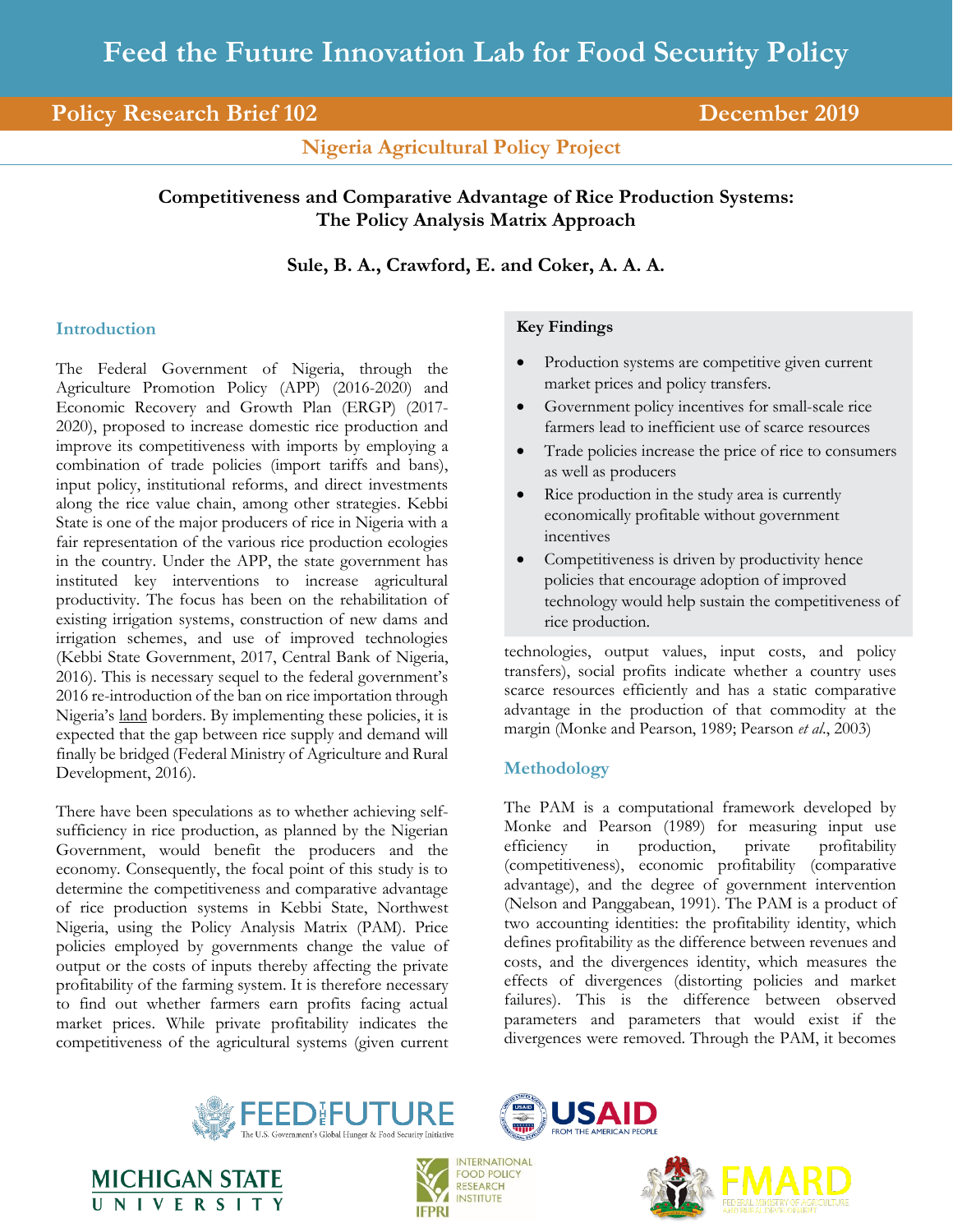possible to measure both the extent of divergences stemming from the set of policies acting on the system and the inherent economic efficiency of the system.

Using survey data collected in the 2017/2018 farming seasons, average data points were used in estimating the variables for the PAM analysis. Financial profitability of the production systems to the producers, economic benefit to the country, and the effect of policy interventions by the government were considered. For the financial analysis, actual market prices faced by farmers were used in assessing the competitiveness of the production systems while for the economic analysis, input and output market prices were converted into social values to reflect the economic cost to society. For the purpose of this analysis, the type of rice produced was assumed to be the same and was valued at the same price for all systems An estimated 12% overvaluation of the naira was used for the analysis (International Monetary Fund (IMF), 2017).

**Table 1: Policy Analysis Matrix for Rice Production Systems**

| <b>Systems</b>      | Values     | Revenue | <b>Tradable</b><br>Costs | <b>Domestic</b><br><b>Factor</b><br>Costs | <b>Profits</b> |
|---------------------|------------|---------|--------------------------|-------------------------------------------|----------------|
|                     | Financial  | A       | В                        | C                                         | D              |
|                     | Economic   | F       | F                        | G                                         | н              |
|                     | Divergence | ı       | J                        | К                                         | L              |
| Upland              |            |         |                          |                                           |                |
| Rain Fed            | Financial  | 585,109 | 173,271                  | 98,426                                    | 313,413        |
|                     | Economic   | 377,677 | 149,406                  | 93,417                                    | 134,855        |
|                     | Divergence | 207,432 | $-23,865$                | $-5,009$                                  | 178,558        |
| Lowland<br>Rain Fed | Financial  | 527,558 | 152,356                  | 91,033                                    | 284,168        |
|                     | Economic   | 340,529 | 126,516                  | 86,517                                    | 127,495        |
|                     | Divergence | 187,029 | $-25,840$                | $-4,516$                                  | 156,673        |
| Irrigation          | Financial  | 642,661 | 210,381                  | 102,202                                   | 330,078        |
|                     | Economic   | 414,826 | 217,908                  | 96,701                                    | 100,217        |
|                     | Divergence | 227,835 | 7,527                    | $-5,501$                                  | 229,861        |
| Fadama              | Financial  | 470,006 | 168,523                  | 95,997                                    | 205,486        |
|                     | Economic   | 303,380 | 142,718                  | 91,974                                    | 68,688         |
| $N_{0}$ toi         | Divergence | 166,626 | $-25,805$                | $-4,023$                                  | 136,798        |

#### **Note:**

Private profits  $D = A - B - C$  Social profits:  $H = E - F - G$ Output divergences  $I = A - E$  Input divergences  $J = F - B$ Factor divergences  $K = G - C$  Net divergences  $L = I + J + K$ 

The analysis in Table 1 indicates positive values for both financial and economic profitability for all the production systems in the study area. This is true despite the fact that policy divergences for tradable inputs and domestic factors are negative (financial costs exceed social costs), which is an indication of negative policy incentives for use of tradable inputs and domestic factors in rice production, except for irrigation systems where divergences for tradable input costs were positive. The net policy incentive effects (divergences on revenue plus divergences on inputs and factors) are also positive for all rice production systems.

### **Competitiveness of Rice Production Systems**

The private profitability values for all production systems as shown above (Table 1) were found to be positive. This is an indication that all systems were competitive given current market prices and policy transfers. The irrigation system was the most competitive system, with the highest profit of about ₦330,078 followed by the upland rain-fed system. The least competitive was the fadama system.

## **Comparative Advantage of Rice Production Systems**

The value of social profit gives a measure of economic efficiency since outputs and inputs are valued in prices that reflect their economic costs to the society. The outcome of the economic analysis in Table 1 showed that social profits for all production systems were positive; this indicates that all systems are economically efficient. The least efficient was the fadama system with an economic profit of about ₦68,688.

The Domestic Resource Cost ratio (DRC) is a measure of the economic efficiency (comparative advantage) of a production system. The values of the DRC (as indicated in Diagram 1) are less than 1 for all systems. This implies that it costs less than one unit of domestic resources to generate an additional unit of foreign exchange from rice cultivation. Thus, it is cheaper for the country to produce rice locally than to import.

#### **Effect of Policies on Rice Production Systems**

The third row of the PAM (Table 1) measures the divergences between the financial and social values, and hence the magnitude of incentives for local rice production.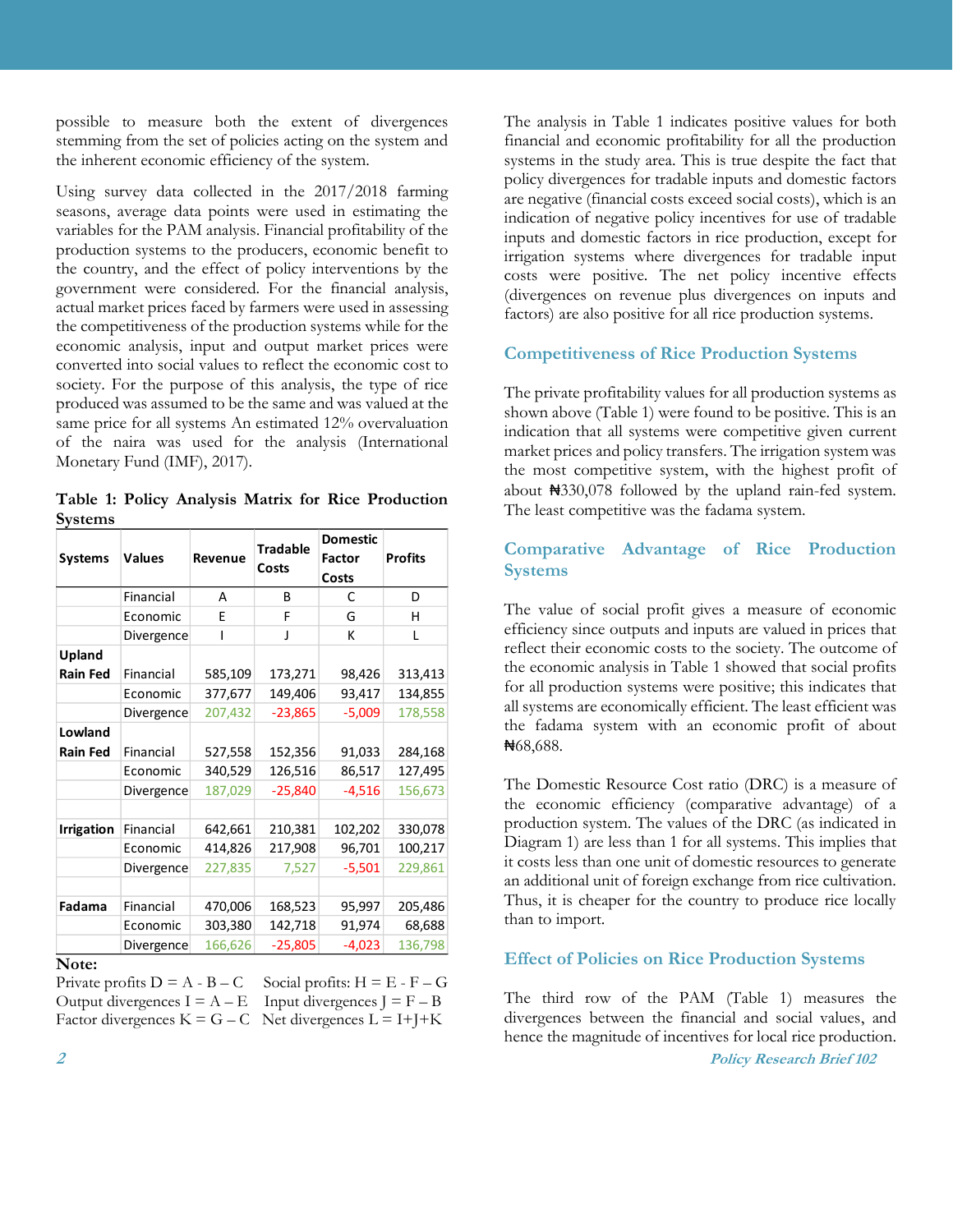The Nominal Protection Coefficient for Output (NPCO = A/E) measures the effects of policy intervention on output prices. The value of 1.50 (seen in Diagram 1) indicates that agricultural policies are increasing the market price of rice to a level 50 percent higher than the world price. The Nominal Protection Coefficient for Input (NPCI  $=$  B/F) is also above one for all the production systems except irrigation. This shows that financial prices of inputs are also higher than the economic or world prices, which is a disincentive to farmers. The exception is the irrigation system, which uses a different mix of tradable inputs. The Effective Protection Coefficient (EPC = A-B/E-F) indicates the combined effect of policies in the tradable commodities markets. This is a useful measure because input and output policies (such as commodity price supports and fertilizer subsidies) are often part of the policy package, and one may be offsetting the other. The EPCs for all systems were also greater than one (negative divergence in inputs offset by positive divergence in outputs). This indicates that government policies provide net positive incentives to rice producers in the study area (subsidy).

Diagram 1: PAM indicators for Rice Production Systems



#### **Policy Relevance**

**3 Policy Research Brief 102** The results of the study indicate that all production systems are effectively subsidized by government policies, which allows them to obtain higher financial profits than economic profits. Even though the introduction of price and trade policies increases rice farmers' incomes on balance, three important tradeoffs resulting from the implementation of these policies should be considered. One is that such strategies increase the price of rice within Nigeria (as evidenced by the financial price being higher than the economic price). This is a disadvantage to the Nigerian populace, the majority of whom are low income

earners. This may have negative consequences on the nutrition status of Nigerians by pushing more families beneath the poverty line. The second is that rice import tariffs do not improve economic efficiency because they lead to inefficient use of scarce resources in the economy. The third is that the Government is incurring a budgetary cost for subsidizing fertilizer, yet our results showed that rice production in Kebbi State is financially profitable even when valuing fertilizer at the unsubsidized market price. Lastly, considering that the competitiveness of the systems is driven by productivity, the study results suggest that the Government should invest more in development and promotion of improved rice production technology as this would increase farmer's productivity and, in the long run, translate into higher revenues and profits. This will further reduce the need for distorting policies and keep the price of rice more affordable for consumers.

### **References**

- 1. Central Bank of Nigeria (CBN) (2016). Financial Inclusion Newsletter. Volume 1, Issue 2.
- 2. Federal Ministry of Agriculture and Rural Development (FMARD) (2016). Agriculture Promotion Policy 2016- 2020: Building on the Successes of the ATA, Closing Key Gaps. Policy and Strategy Document.
- 3. Kebbi State Government (2017). Governor Bagudu Year One: Snippets from The Agricultural Sector. Retrieved from http://kebbistate.ng
- 4. Monke, E. A. and Pearson, S. R. (1989). The Policy Analysis Matrix for Agricultural Development. Ithaca: Cornell University Press, Chapter 13, pp. 261-265.
- 5. Nelson, G.C. & Panggabean, M. (1991). The Cost of Indonesian Sugar Policy: A Policy Analysis Matrix Approach. *American Journal of Agricultural Economics* 73: 703-712.
- 6. Pearson, S., Gotsch, C., & Bahri, S. (2003). Applications of the Policy Analysis Matrix in Indonesian Agriculture. Available Online: <http://www.stanford.edu/group> /FRI/Indonesian/newregional/newbook.pdf.